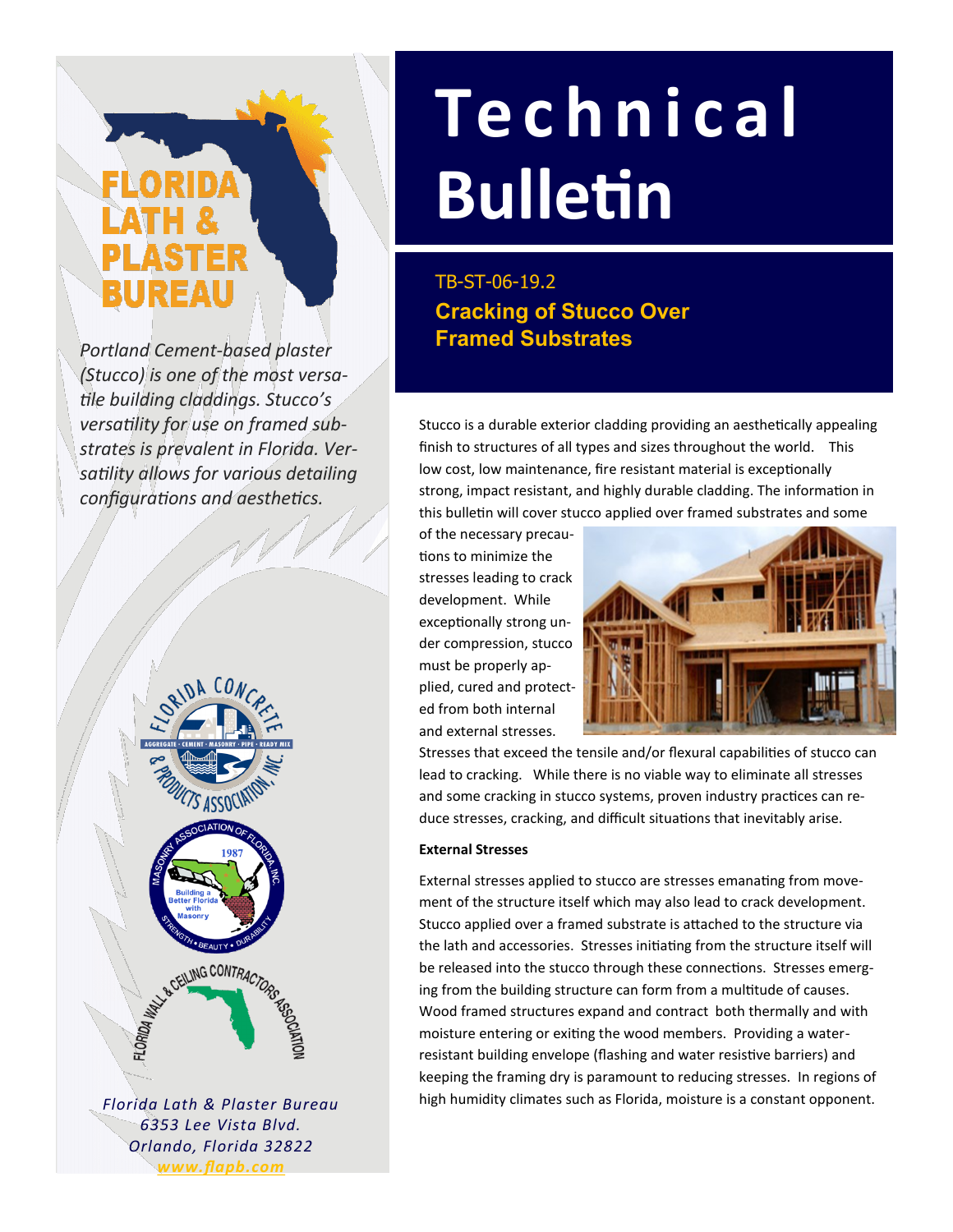#### *Florida Lath & Plaster Bureau - www.flapb.com*

External stresses can come from movement of the framing and **ASTM C1063 - Standard Specification for Installation of Lathing**  sheathing, movement at the interface of dissimilar structural and Furring to Receive Interior and Exterior Portland Cementelements, settlement, wind, building loads (both live and dead) and any construction practices that cause movement and vibration. Structural movement cracks will continue to move and grow across panels or entire walls, until the movement stops, or the stress is relieved. The cracks tend to follow the line of stress in long straight lines and can continue throughout the full thickness of the stucco. Typical points of stresses occur at window and door corners but will occur anywhere the stress exceeds the stucco tensile or flexural strength.



Metal framed systems are affected by many of the same stresses of wood framed systems and may also incur movement from thermal expansion and contraction. Many metal framed systems are designed for larger scale construction and the additional loads applied to the building during and/or after stucco application can cause deflection of the framing members increasing the stresses applied to the stucco.



### **Based Plaster:**

6.1.4 Plywood and oriented strand board sheathing panels shall be installed with with1/8-in. (3mm) minimum panel edge gaps, and panel edges shall be offset 4 in. (10cm) minimum form wall



opening reentrant corners.

NOTE —This 1⁄8-in. (3 mm) gap is intended to accommodate expansion. Linear expansion that is not accommodated by an expansion gap can cause stress on the stucco membrane resulting in stucco cracks.

Where framed and solid base walls meet a minimum 1/8" gap between the wood sheathing and the concrete masonry is required.

All stucco over framed substrates require the attachment of lath and proper installation of control joints adhering to the Specifications outlined in ASTM C1063, Standard Specification for Installation of Lathing and Furring to Receive Interior and Exterior Portland Cement-Based Plaster.

#### **ASTM C1063-19a states:**

7.4.10.2 Install control joint lathing accessories at locations to delineate cement plaster panel areas of 144 ft2 (13 m2) maximum for walls and 100 ft2 (9 m2) maximum for horizontal installations, that is, ceilings, curves, or angle type structures. 7.4.10.3 Install control joint lathing accessories at locations to delineate cement plaster panel areas of 18 ft (5 m) maximum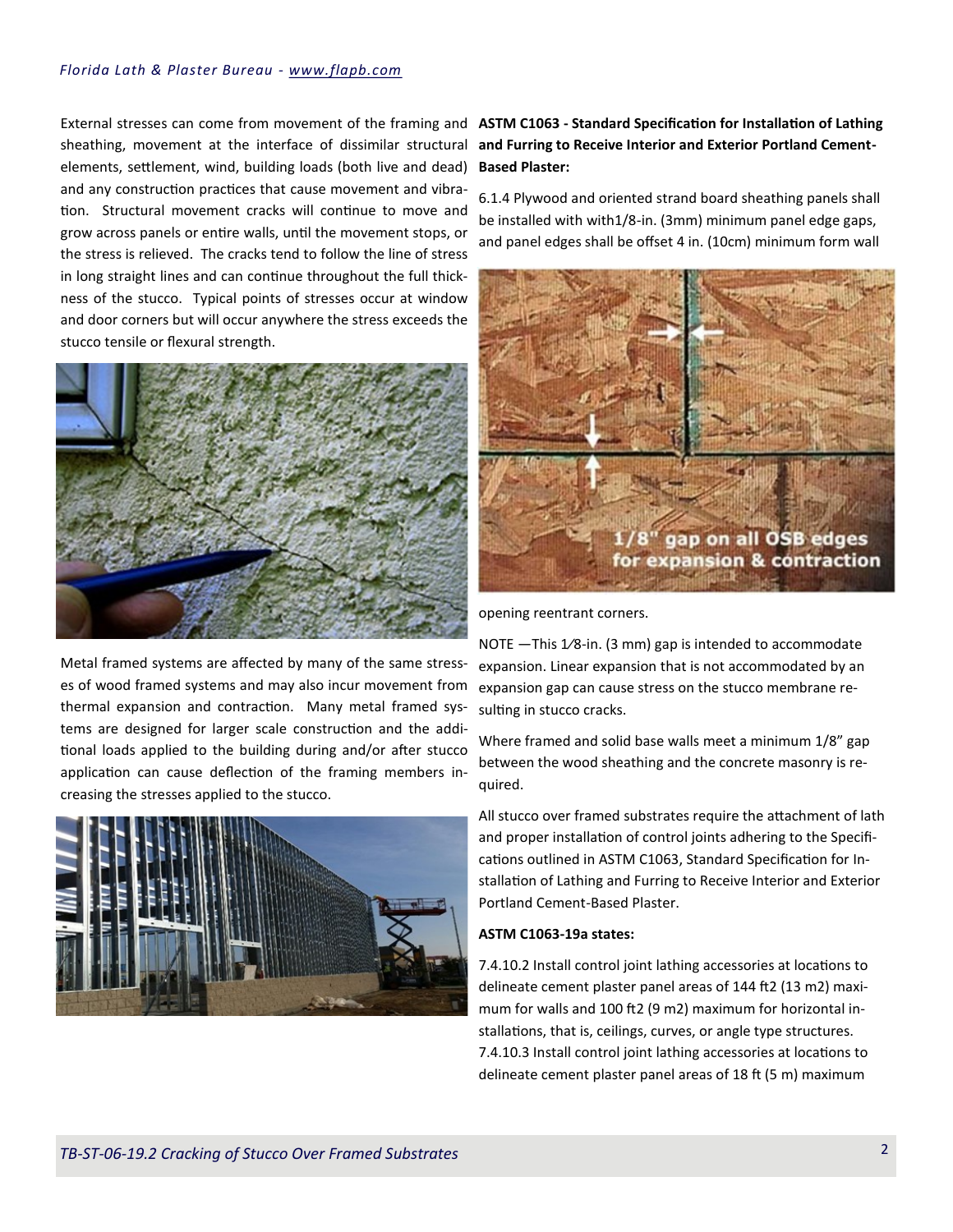dimension, in either direction, or a maximum length-to-width ratio of 2 1⁄2 to 1.

7.4.10.4 Install a control joint lathing accessory at locations where the ceiling framing or furring changes direction.

#### **Code requirements for minimizing the likelihood of cracking include but are not limited to:**

- Framing member deflection shall not exceed L/360 (0.33" in 10')
- Only apply stucco to framed substrates that are properly constructed and prepared.
- Walls need to be straight and true to minimize thickness variations.
- Adequate curing to reduce evaporation and ensure hydration coinciding with environmental conditions.
- Proper installation and spacing of control and expansion joints in accordance with ASTM C1063.
- Properly installed and sealed weather resistant barriers, flashing, and plaster bases to minimize moisture intrusion and the associated expansion of framed substrate components.
- Install wood sheathing with a 1/8" gap at the edges to allow for expansion.
- Wood products moisture content: At the time of plaster application no more than 19% for wood framing members and plywood sheathing and oriented strand board (OSB). In hairline cracks and forms due to extreme evaporation of water hot and humid climates like Florida, mold growth can occur in moisture contents above 15%.

#### **Best Practices for minimizing the likelihood of cracking:**

- Load roofs and hang drywall prior to stucco application.
- Limit construction vibrations during and after stucco application.
- Embedment of a fiberglass mesh lamina in the brown coat plaster prior to application of the finish coat.
- Note—Heavier textures provide more "hide" and make cracking less conspicuous. Not a requirement.

#### **Internal Stresses**

Internal stresses within stucco may result in shrinkage cracks during the curing stage, the time when the material's ability to resist these stresses is at its weakest. Shrinkage is inherent in all cementitious materials. As a cementitious material, shrinkage cracks may occur in any stucco applied to framed or solid substrates.

Types of shrinkage cracking associated with stucco include plastic shrinkage, drying shrinkage and craze cracks. Plastic shrinkage cracks occur during the curing process, before the plaster becomes rigid. Drying shrinkage cracks occur as excess water migrates out of the stucco after the majority of hydration has



occurred. The exterior face of the stucco experiences greater shrinkage than the inner portion, which is restrained from moving through its bond to the substrate. The tensile forces at the exterior face result in shrinkage cracks. For this reason, shrinkage cracks tend to occur in the outer section of the stucco. Installation of control joints limits the stresses that stucco experiences due to shrinkage and mitigates drying shrinkage cracks.

Crazing is a surface cracking pattern that exhibits a dense set of



during curing. Crazing typically occurs due to environmental influences such as prolonged elevated wind speeds, high temperature or low humidity but can also occur when admixtures are improperly added to the stucco mix. Performance of stucco veneers is always dependent upon a proper plaster mixture but increased/extended curing may be required depending on ambient conditions to maintain a moist curing of the stucco.

The use of very fine sands in stucco increases the likelihood of shrinkage cracking by increasing the water demand of the mixture. Stucco proportioned with fine sand tends to be cementrich, which increases the likelihood of shrinkage cracks. Over-